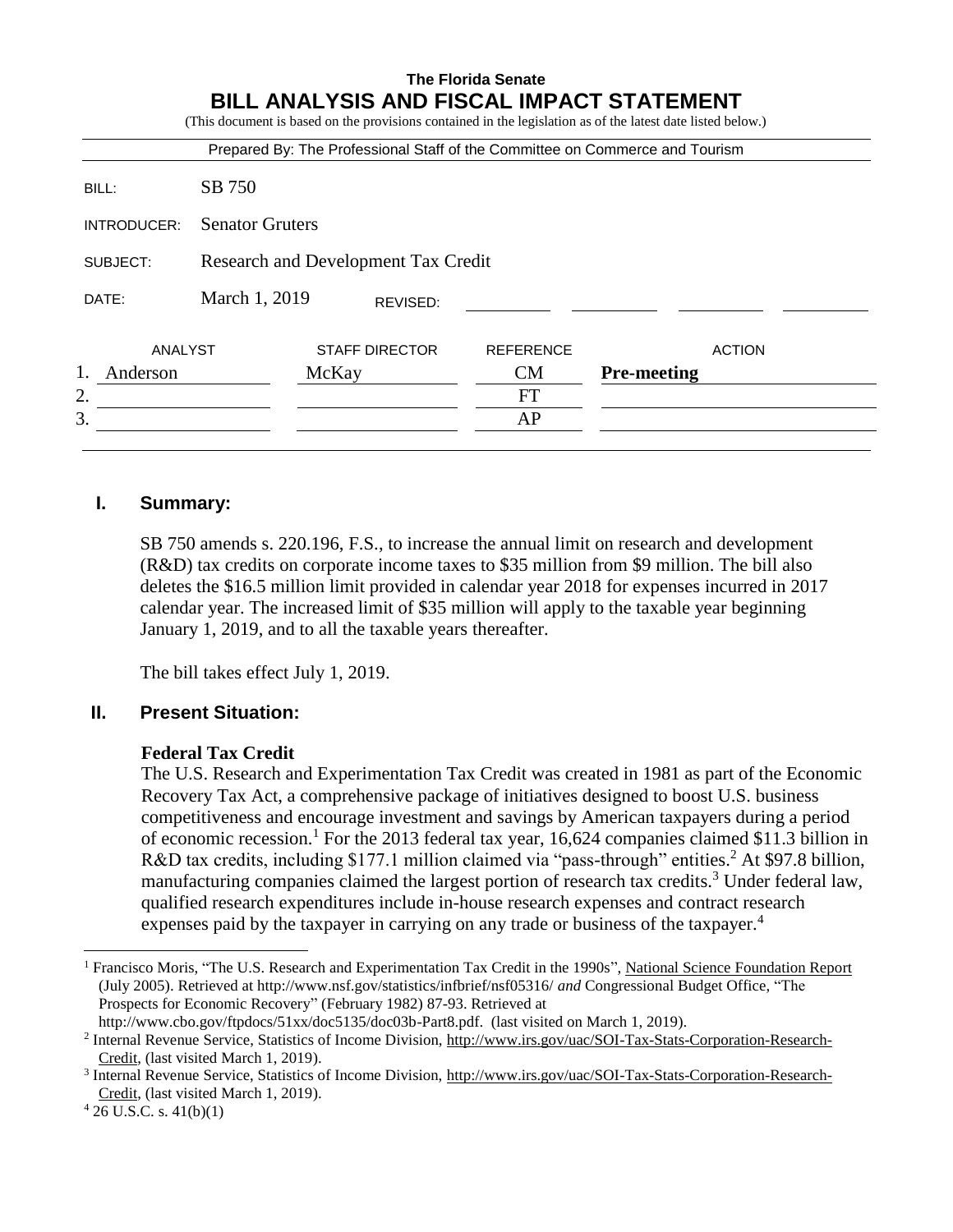#### **Florida Tax Credit**

Section 220.196, F.S., authorizes an R&D tax credit against state corporate income taxes for certain businesses with qualified research expenses.<sup>5</sup> A business is eligible for the tax credit if it:

- Has qualified research expenses in Florida in the taxable year exceeding the base amount:<sup>6</sup>
- Claims, and is allowed, a research credit for such qualified expenses under federal law for the same taxable year; and
- $\bullet$  Is in a qualified targeted industry,<sup>7</sup> such as manufacturing, life sciences, information technology, aviation and aerospace, homeland security and defense, cloud information technology, marine sciences, materials sciences, or nanotechnology.<sup>8</sup>

The tax credit is 10 percent of the difference between the current tax year's R&D expenditures in Florida and the average of R&D expenditures over the previous four tax years. However, if the business has existed fewer than four years, then the credit amount is reduced by 25 percent for each year the business or predecessor corporation did not exist.<sup>9</sup> The state tax credit taken in any taxable year may not exceed 50 percent of the company's remaining net corporate income tax liability under ch. 220, F.S., after all other credits to which the business is entitled have been applied. Any unused credits may be carried forward by the business that originally earned them for up to five years following the year in which the qualified research expenses were incurred.<sup>10</sup>

The maximum amount of research and development credits that may be approved by the Department of Revenue (DOR) during any calendar year is \$9 million. Applications for the credit may be filed with the DOR during March for qualified research expenses incurred within the preceding calendar year. If the total amount of credits applied for exceeds the annual cap, credits are allocated on a prorated basis. <sup>11</sup>

The statutory cap was raised to \$16.5 million for expenses incurred during the 2017 calendar year.<sup>12</sup> The credits were allocated in 2018 as follows:<sup>13</sup>

- The DOR received 169 applications, requesting a total of \$68,067,382 in credit;
- 145 applications were approved with each applicant receiving an allocation of the available \$16.5 million in credit. Each applicant received approximately 25.17 percent (0.2517) of the amount of credit determined in their application. These 145 applications requested a total of \$65,560,879 in credit; and

 $\overline{a}$ 

 $5$  Section 220.196(1)(c), F.S., defines "qualified research expenses" as research expenses qualifying for the credit under federal law for in house research expenses incurred in Florida or contract research expenses incurred in Florida.

<sup>&</sup>lt;sup>6</sup> "Base amount" means the average of the business' qualified research expenses in Florida allowed under 26 U.S.C. s. 41 for the preceding 4 taxable years, see ch. 220.196(1)(a), F.S.

<sup>7</sup> The Department of Economic Opportunity (DEO) certifies whether a business is a qualified target industry business, pursuant to s. 220.196(2)(a)3., F.S.

 $8$  See s. 220.196(2)(a), F.S.

 $9$  See s. 220.196(2)(b), F.S.

 $10$  See s. 220.196(2)(d), F.S.

 $11$  See s. 220.196(2)(e), F.S.

<sup>12</sup> Ch. 2017-36, s. 33, Laws of Fla.

<sup>&</sup>lt;sup>13</sup> Department of Revenue, *Research and Development Tax Credit for Florida Corporate Income Tax, May 22, 2018,* <http://www.cbo.gov/ftpdocs/51xx/doc5135/doc03b-Part8.pdf> (last visited March 1, 2019).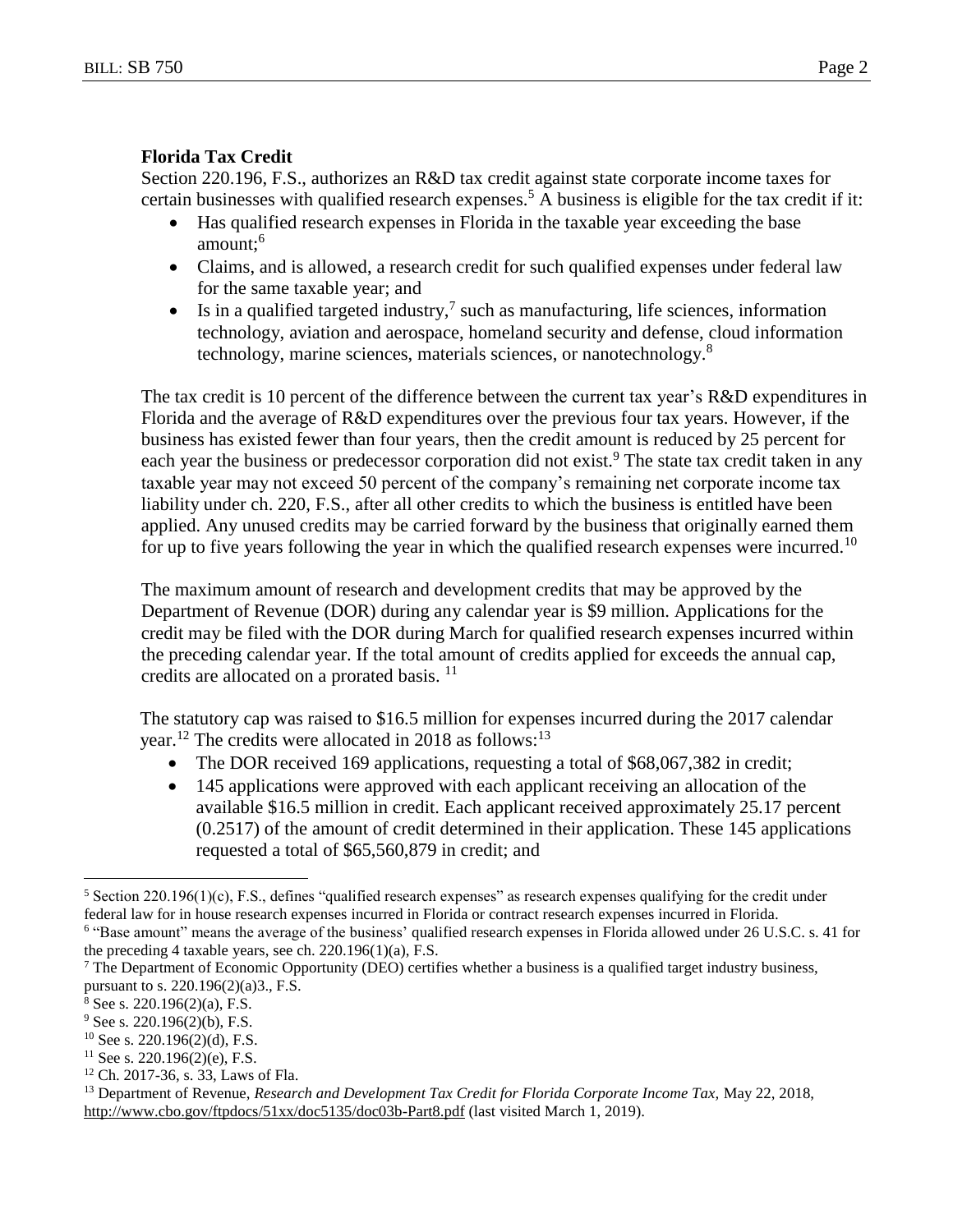Twenty-three (23) applications were denied for various reasons, including duplicate applications and applications resulting in zero credit requested. These 23 applications requested a total of  $$2,506,503$  in credit.<sup>14</sup>

The statutory cap of \$9 million for expenses incurred in the 2016 calendar year was allocated in 2017 as follows:

- The DOR received 146 applications, requesting a total of \$54,915,138 in credit;
- One hundred thirty-seven (137) applications were approved with each applicant receiving an allocation of the available \$9 million in credit. Each applicant received approximately 16.67 percent (0.1667) of the amount of credit determined in their application. These 137 applications requested a total of \$53,986,728 in credit; and
- Nine (9) applications were denied for various reasons, including duplicate applications and application figures resulting in zero credit requested. These nine applications requested a total of \$928,410 in credit.<sup>15</sup>

The statutory cap was raised to \$23 million for expenses incurred in the 2015 calendar year<sup>16</sup> was allocated in 2016 as follows:

- The DOR received 131 applications, requesting a total of \$52,481,052 in credit;
- One hundred eighteen (118) applications were approved with each applicant receiving an allocation of the available \$23 million in credit. Each applicant received approximately 46 percent (0.46) of the amount of credit determined in their application. These 118 applications requested a total of \$50,447,562 in credit; and
- Thirteen (13) applications were denied for various reasons, including withdrawal by the taxpayer, duplicate applications, application figures resulting in a zero credit requested, and failure to include a certification letter from the DEO. These 13 applications requested a total of  $$2,003,490$  in credit.<sup>17</sup>

# **III. Effect of Proposed Changes:**

**Section 1** amends s. 220.196(2)(e), F.S., to increase the combined amount of R&D tax credits that may be issued during any calendar year from \$9 million to \$35 million. The bill also removes the provision that increased the annual limit to \$16.5 million for the 2018 calendar year.

**Section 2** stipulates that the amendment of s. 220.196(2)(e), F.S., will apply to the taxable year beginning January 1, 2019, and thereafter.

**Section 3** provides an effective date of July 1, 2019.

 $\overline{a}$ 

<sup>14</sup> *Id.*

<sup>15</sup> *Id.*

<sup>16</sup> Ch. 2015-221, s. 21, Laws of Fla.

<sup>&</sup>lt;sup>17</sup> Department of Revenue, *Research and Development Tax Credit for Florida Corporate Income Tax, May 22, 2018*, <http://www.cbo.gov/ftpdocs/51xx/doc5135/doc03b-Part8.pdf> (last visited March 1, 2019).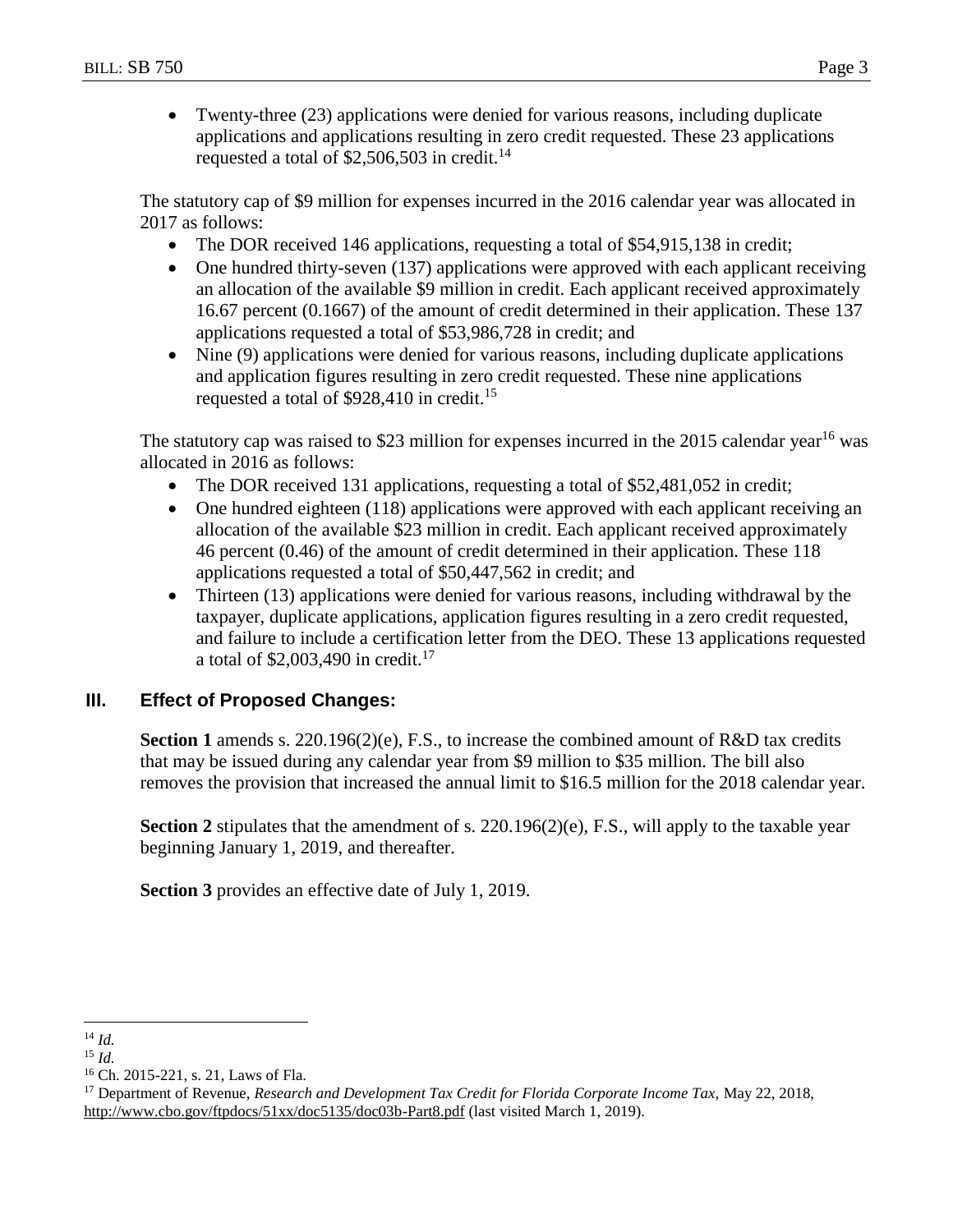# **IV. Constitutional Issues:**

A. Municipality/County Mandates Restrictions:

None.

B. Public Records/Open Meetings Issues:

None.

C. Trust Funds Restrictions:

None.

D. State Tax or Fee Increases:

None.

E. Other Constitutional Issues:

None.

# **V. Fiscal Impact Statement:**

A. Tax/Fee Issues:

None.

B. Private Sector Impact:

Increases the combined corporate income tax savings from \$9 million to \$35 million annually.

C. Government Sector Impact:

The Revenue Estimating Conference has not yet met regarding SB 750.

# **VI. Technical Deficiencies:**

None.

**VII. Related Issues:**

None.

# **VIII. Statutes Affected:**

This bill substantially amends section 220.196 of the Florida Statutes.